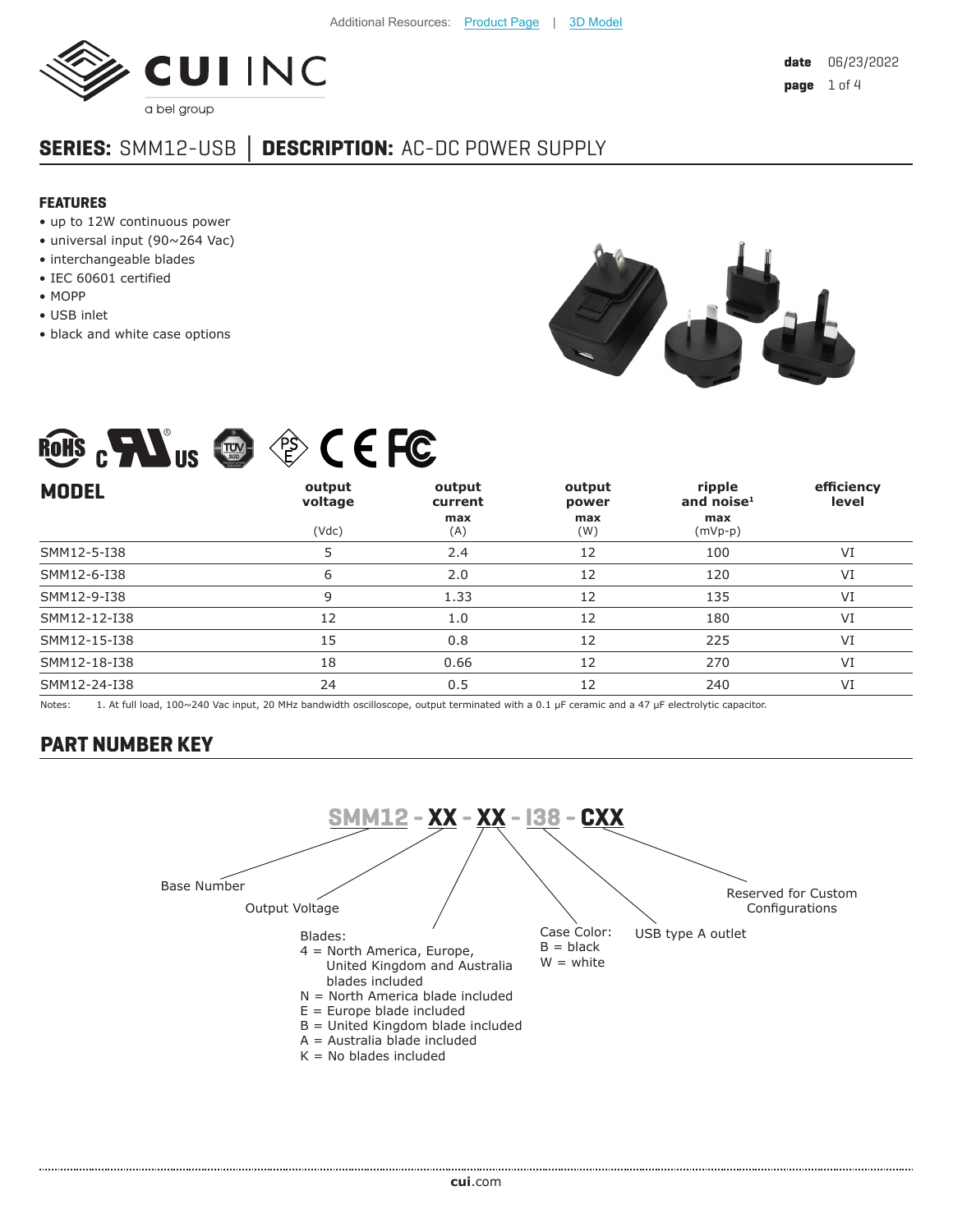#### **INPUT**

| parameter                 | conditions/description                                                 | min | typ | max        | units         |
|---------------------------|------------------------------------------------------------------------|-----|-----|------------|---------------|
| voltage                   |                                                                        | 90  |     | 264        | Vac           |
| frequency                 |                                                                        | 47  |     | 63         | Hz            |
| current                   | at 115 Vac, full load<br>at 230 Vac, full load                         |     |     | 1.0<br>0.5 | A<br>A        |
| inrush current            | at 115 Vac, cold start, full load<br>at 230 Vac, cold start, full load |     |     | 30<br>60   | Α<br>A        |
| leakage current           | at 240 Vac, 50 Hz                                                      |     |     | 0.1        | mA            |
| no load power consumption | at 115/230 Vac, 60/50 Hz                                               |     |     | 0.1        | W             |
| <b>OUTPUT</b>             |                                                                        |     |     |            |               |
| parameter                 | conditions/description                                                 | min | typ | max        | units         |
| line regulation           | at full load                                                           |     | ±1  |            | $\frac{0}{0}$ |

| line regulation | at full load                                                          |     | ±1 |    | $\frac{0}{0}$ |
|-----------------|-----------------------------------------------------------------------|-----|----|----|---------------|
| load regulation |                                                                       |     | ±5 |    | $\frac{0}{0}$ |
| start-up time   | at 100 Vac, output voltage rise to 90% of rated<br>output voltage     |     |    |    |               |
| rise time       | at rated input, full load, from 10% to 90% of rated<br>output voltage |     |    | 50 | ms            |
| hold-up time    | at nominal input, full load                                           | 8.3 |    |    | ms            |

#### **PROTECTIONS**

| parameter                | conditions/description          | min | tvp | max | units         |
|--------------------------|---------------------------------|-----|-----|-----|---------------|
| over voltage protection  | output clamped with zener diode |     |     | 150 | $\frac{0}{0}$ |
| over current protection  |                                 |     |     | 150 | $\%$          |
| short circuit protection | continuous, auto recovery       |     |     |     |               |

#### **SAFETY & COMPLIANCE**

| parameter             | conditions/description                                    | min     | typ | max | units |
|-----------------------|-----------------------------------------------------------|---------|-----|-----|-------|
| isolation voltage     | input to output at 5 mA for 2 seconds                     | 4,000   |     |     | Vac   |
| insulation resistance | input to output at 500 Vdc for 3 seconds                  | 50      |     |     | ΜΩ    |
| safety approvals      | 60601: UL/cUL, TUV<br>$60950:$ J                          |         |     |     |       |
| EMI/EMC               | FCC Part 15, Subpart B<br>$ICES-003$<br>EN 55011<br>J5502 |         |     |     |       |
| <b>MTBF</b>           | as per MIL-HDBK-217F at 25°C                              | 100,000 |     |     | hours |
| <b>RoHS</b>           | yes                                                       |         |     |     |       |

### **ENVIRONMENTAL**

| parameter             | conditions/description | min   | typ | max   | units         |
|-----------------------|------------------------|-------|-----|-------|---------------|
| operating temperature |                        |       |     | 40    | $\circ$       |
| storage temperature   |                        | $-20$ |     | 85    | $\circ$       |
| operating humidity    | non-condensing         | 10    |     | 90    | $\frac{0}{0}$ |
| storage humidity      | non-condensing         |       |     | 90    | $\frac{0}{0}$ |
| altitude              |                        |       |     | 5,000 |               |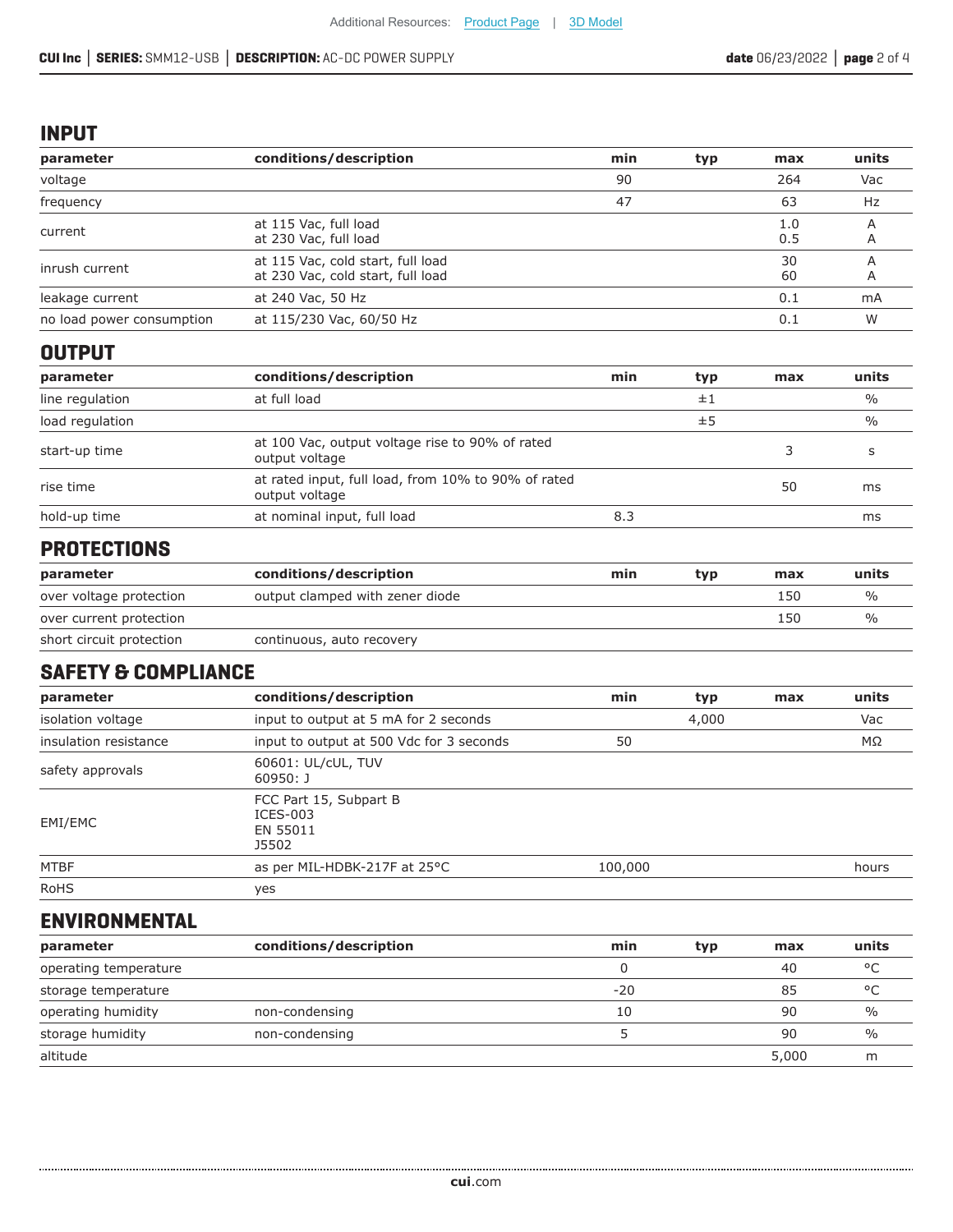#### **MECHANICAL**

| parameter          | conditions/description                                        | min | tvp | max | units |
|--------------------|---------------------------------------------------------------|-----|-----|-----|-------|
| dimensions         | 57 (L) x 39 (W) x 34 (H)                                      |     |     |     | mm    |
| inlet plug         | interchangeable blades (North America, Europe, UK, Australia) |     |     |     |       |
| ac blade clip type | sliding clip                                                  |     |     |     |       |
| weight             |                                                               |     |     |     |       |

## **MECHANICAL DRAWING**

units: mm tolerance: ±1 mm











| <b>INTERCHANGEABLE BLADES</b>               |               |           |             |             |  |  |
|---------------------------------------------|---------------|-----------|-------------|-------------|--|--|
| <b>BLADE</b><br><b>DESIGNATOR</b>           | N             | E         | B           | A           |  |  |
| <b>REGION</b>                               | North America | Europe    | <b>UK</b>   | Australia   |  |  |
| <b>BLADE ACCESSORY</b><br><b>BLACK CASE</b> | SMI-US-5      | SMI-EU-5  | SMI-UK-5    | SMI-AU-5    |  |  |
| <b>BLADE ACCESSORY</b><br><b>WHITE CASE</b> | SMI-US-5W     | SMI-EU-5W | SMI-UK-5W   | SMI-AU-5W   |  |  |
| <b>BLADE</b>                                | I<br>I        | (1        | 戸<br>戸<br>Π | $\sim$<br>⊘ |  |  |